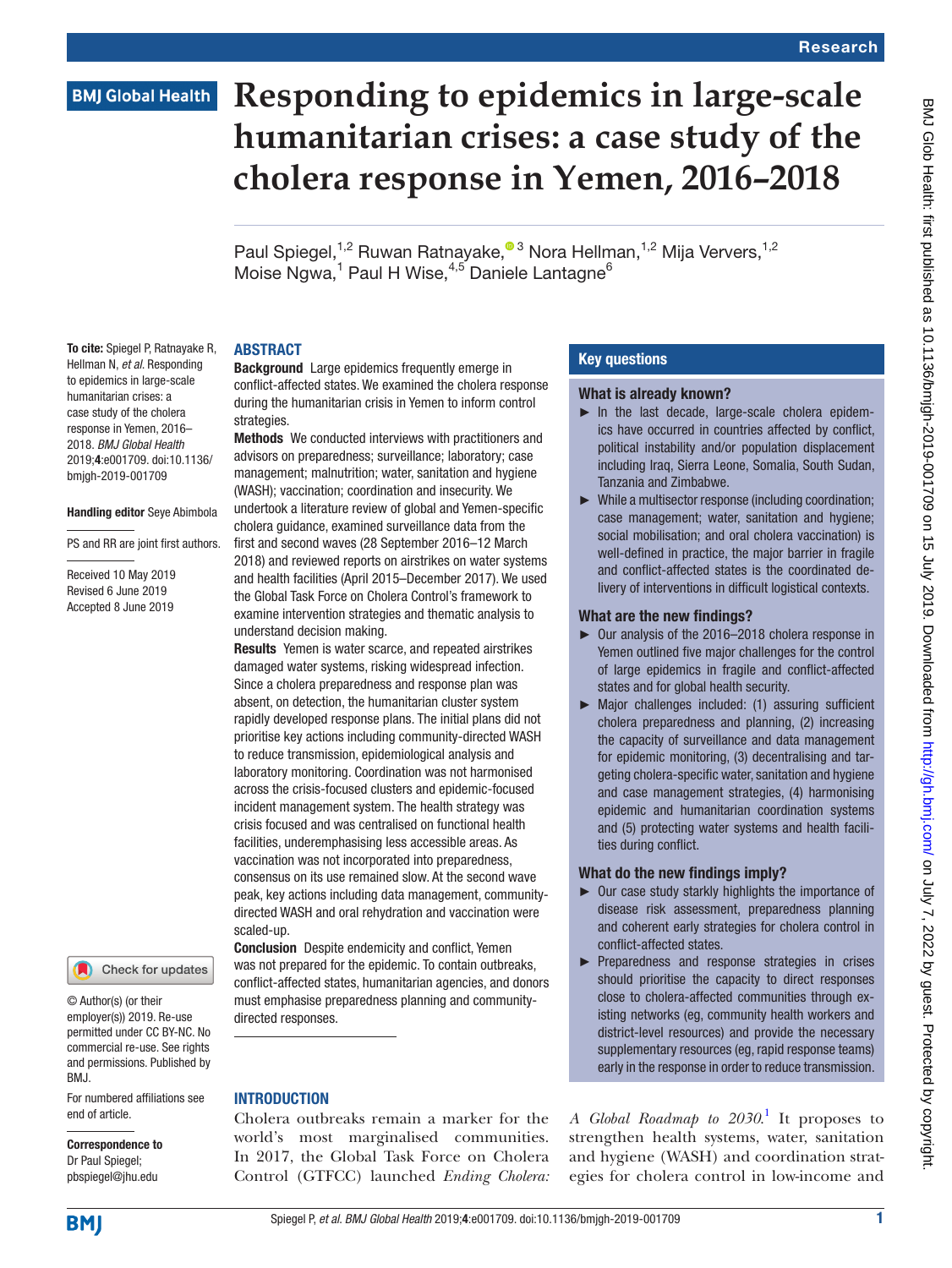middle-income countries. By 2030, the GTFCC aims to reduce cholera mortality by 90% and eliminate cholera in 20 of the 47 cholera-affected countries. Fragile and conflict-affected states (FCAS) where large and prolonged cholera epidemics have occurred, including Iraq, the Democratic Republic of Congo (DRC) and South Sudan, are critical to achieving these goals.<sup>2</sup> Operational constraints on logistics, security and the coordination of humanitarian partners in FCAS reduce access to communities and challenge epidemic control.<sup>34</sup>

Since 2016, Yemen has experienced a large-scale cholera epidemic overlaid on civil war and a humanitarian crisis. In 2015, the United Nation's (UN) declaration of a level 3 (L3) emergency activated the highest level of resource mobilisation across the humanitarian system. Before cholera emerged, 46% of 3507 health facilities were operational, blockades of sea ports prevented the entry of essential goods and medicines and severe insecurity restricted the movement of civilians, the UN and non-governmental organisations  $(NGOs)$ .<sup>56</sup> By 2017, food insecurity had placed 60% of the population at risk of famine.<sup>[5](#page-9-3)</sup>

More than 1 million suspected cases of cholera were reported from 28 September 2016 to 2 July 2018.<sup>[7](#page-9-4)</sup> In this case study, we identified lessons from the cholera response during the first and second waves of the epidemic to better prepare Yemen and other FCAS for cholera response during humanitarian crises.

#### **METHODS**

This study used an explanatory case study design to analyse decision making and intervention strategies during the first and second waves.<sup>[8](#page-9-5)</sup> Literature reviews, key informant interviews (KII) and interpretation of surveillance and airstrike data were employed. The GTFCC's framework for cholera control was used to guide the analysis  $(Box 1).<sup>1</sup>$  $(Box 1).<sup>1</sup>$  $(Box 1).<sup>1</sup>$  $(Box 1).<sup>1</sup>$ 

# Box 1 Global Task Force on Cholera Control (GTFCC) framework for cholera control<sup>1</sup>

<span id="page-1-0"></span>Early detection and quick response to contain outbreaks at an early stage, including early warning surveillance systems, prepositioning stocks, preparedness of water, sanitation and hygiene (WASH) systems, preparedness of the health care system and improved health care facility infrastructure, establishment of WASH and health rapid response teams, maintenance of stocks of WASH supplies, specific WASH interventions to prevent spread of disease, community engagement, mass vaccination campaigns with oral cholera vaccination (OCV) and effective supply management;

A multisectoral approach to prevent cholera in hotspots in endemic countries, including identification of hotspots requiring priority action, analysis of local transmission patterns and implementation of a package of control measures adapted to local transmission patterns;

An effective mechanism of coordination for technical support, resource mobilisation and partnership at the local and global level.

### Literature reviews

A literature review of global cholera and epidemic guidance for FCAS was conducted to describe control strategies adapted for FCAS. This included a PubMed search during February 2018 using the search terms 'cholera' (title) AND ('epidemic' OR 'control', 'prevention' or 'strategy') AND the names of FCAS derived from the World Bank's harmonised lists of fragile situations.<sup>[9](#page-9-6)</sup> Relevant websites (eg, GTFCC, WHO, UNICEF, Global Clusters and Médecins Sans Frontières (MSF) were also searched using this approach. A second literature review of Yemen-specific documents, including cholera preparedness and response plans, epidemiological reports, evaluations and news articles concluded in November 2018. The terms 'Yemen' AND 'cholera' were used to search the WHO, UNICEF, Global Clusters, Humanitarian Response, Devex and The New Humanitarian (formerly IRIN) websites, and documents were requested from KII respondents. One author screened the documents for relevance.

#### Interpretation of surveillance and airstrike data

Epidemic curves and key indicators (eg, attack rate, case fatality ratio (CFR) and proportion of cases under 5 years) from a comprehensive analysis of the first wave (28 September 2016–23 April 2017) and second wave (24 April 2017–2 July 2017) surveillance data were reviewed.<sup>[7](#page-9-4)</sup> To investigate the frequency of airstrikes on water systems and health facilities, data on the time and location of airstrikes from April 2015 to December 2017 were compiled from the Yemen Data Project, an independent database of cross-referenced, open-source data on air raids.[10](#page-9-7)

#### Key informant interviews

KIIs were used to explain how decisions were made, how actions were implemented and personal perspectives. They were conducted with national and international practitioners, advisors, donors and government officials.

Potential respondents were identified through a stakeholder analysis.<sup>11</sup> Semistructured interview guides were prepared by thematic area (preparedness and coordination, surveillance and laboratory, case management, nutrition, WASH, oral cholera vaccination (OCV) and insecurity). Potential respondents were contacted by email with study information, and their confidential participation was requested. KIIs were undertaken by a thematic lead by telephone/Skype or in-person and lasted 30–75 min. To improve note-taking accuracy, most KIIs involved two investigators. Detailed interview notes were kept, and some were recorded (with permission). Informed consent was documented.

Within each sector, a thematic analysis was undertaken and triangulated with the literature review and surveillance data.<sup>12</sup> Monthly team debrief meetings were undertaken by telephone/Skype or in-person to build a broad interpretation across sectors and to generate new questions. Member checking was conducted by sharing draft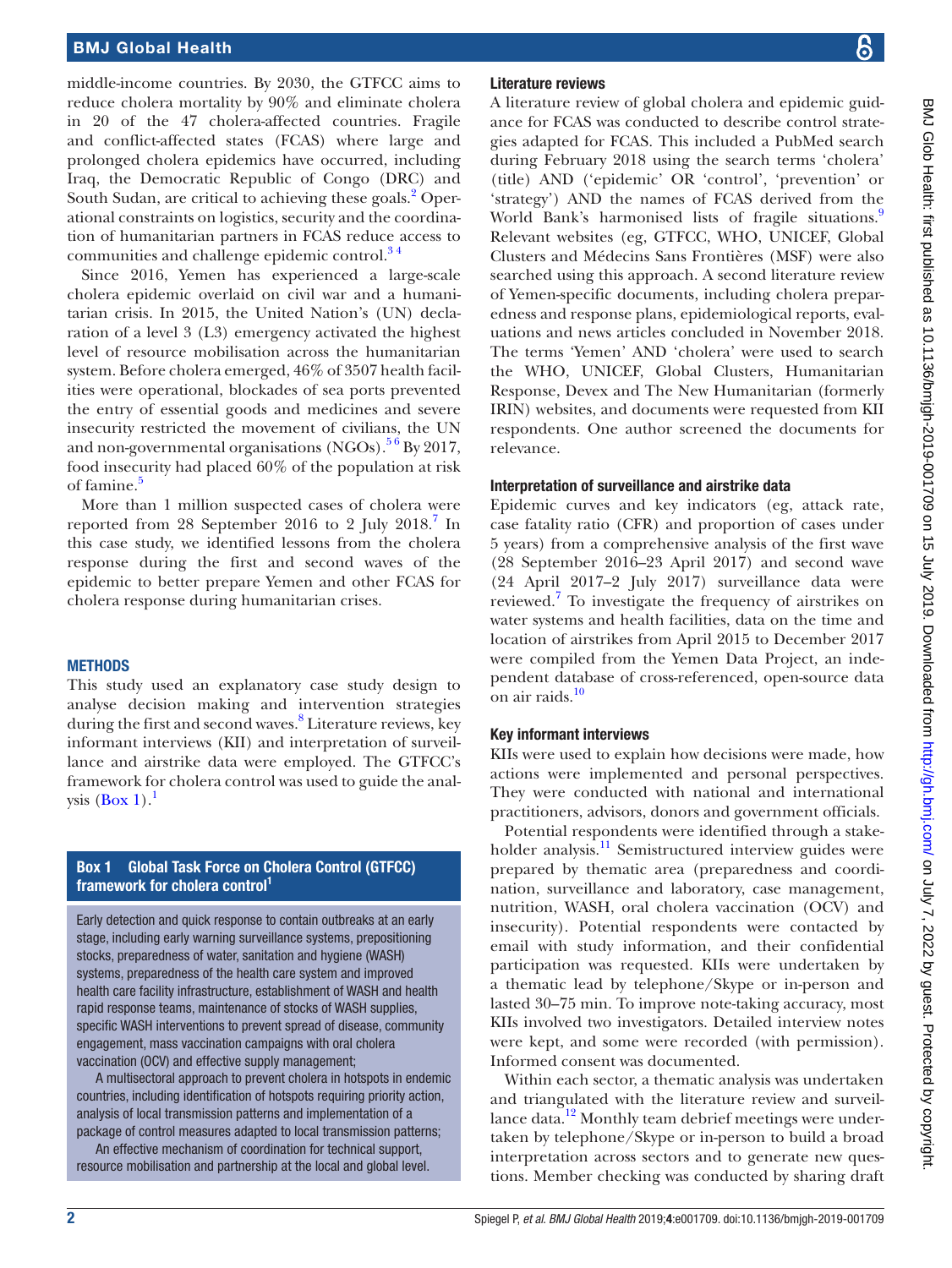# Box 2. Key informant interviews: organisations (\*includes at least one respondent who worked in Yemen)

- <span id="page-2-0"></span>1. Action Contre la Faim.\*
- 2. Canadian Red Cross.\*
- 3. CARE.\*
- 4. Centers for Disease Control and Prevention.
- 5. Center for Civilians in Conflict.\*
- 6. WASH cluster.\*
- 7. Department for International Development.
- 8. European Civil Protection and Humanitarian Aid Operations.\*
- 9. Epicentre.\*
- 10. General Authority for Rural Water Supply Projects.\*
- 11. Health cluster.\*
- 12. Human Rights Watch: Middle East office.
- 13. International Committee of the Red Cross.
- 14. International Medical Corps.\*
- 15. International Rescue Committee.\*
- 16. Médecins Sans Frontières Holland.\*
- 17. Médecins Sans Frontières Spain.\*
- 18. Nutrition cluster.\*
- 19. The Office of US Foreign Disaster Assistance.
- 20. OXFAM.\*
- 21. Relief International.\*
- 22. Save the Children.\*
- 23. SOUL for Development.\*
- 24. UNICEF\*: Public Health Emergencies Team, WASH Team, Health Team, Nutrition Team, Middle East and North Africa Regional Office and Yemen Country Office.\*
- 25. United Nations Humanitarian Coordinator.\*
- 26. United Nations Office for the Coordination of Humanitarian Affairs.
- 27. World Bank.
- 28. WHO\*: Emergency Operations Team, Cholera Team, EOC Operations Team, Emergency Risk Management and Humanitarian Response Team, Eastern Mediterranean Regional Office, Yemen Country Office.\*

reports confidentially with selected respondents, and the final draft was shared with WHO and UNICEF in Yemen, followed by a teleconference. All suggested changes were discussed by the study team and updated, as deemed appropriate.

# Patient and public involvement

There was no patient or public involvement in the development or execution of this research study.

# **RESULTS**

The results are summarised by sector. Fifty-eight documents were reviewed and 71 of the 80 potential KIIs were conducted. Respondents were from national and international NGOs, UN agencies and government ministries [\(Box](#page-2-0) 2). Most respondents (75%) had worked in Yemen. Selected quotes are provided in [Box](#page-2-1) 3 to emphasise the themes derived from multiple KII interviews.

# Surveillance

The first wave disseminated cholera in the south before an explosive surge in the second wave across the south,

# Box 3. Quotes from respondents

# <span id="page-2-1"></span>**Surveillance**

Quote 1: '[We realized that] it's not just where we are [in Aden], it's everywhere, and it's intense everywhere'. (Field epidemiologist, onset of second wave)

Quote 2: 'We were seeing hundreds of cases a day. Within a week, it was 3,000 cases a day. Nobody could respond at this level'. (Senior manager, onset of second wave)

# Preparedness and funding

Quote 3: 'The small [first] wave should have put in place alerts, and people to answer to the 2nd wave. We need to analyze why the 2nd wave was so big, even with rainy season (it's a factor), but why was it so massive'. (Epidemiologist, first wave)

Quote 4: 'The World Bank made an investment for future, for when they can get back in-country. They showed they were willing to take a gamble. You'll see them in more places with de facto governments to build an operational footprint'. (Senior UN official, second wave)

# Water, sanitation and hygiene

Quote 5: 'The overall struggle we've had with the cholera response is that, when the initial reprogramming came in in 2016, it didn't look like a cholera response. It looked like a WASH IDP [internally displaced persons] response'. (Anonymous, first wave)

Quote 6: 'It took a year and a half and well into the second phase of the outbreak before the kind of specific cholera interventions that are related to WASH actually kind of started and got rolled out'. (Anonymous, second wave)

Quote 7: 'I haven't been allowed by the authorities to be able to access the field where our teams are working … I've only had very limited success in seeing beyond the office'. (Anonymous, second wave)

# Case management

Quote 8: 'Some districts were completely ignored. We only addressed 1st level catchment populations and there are villages where we simply do not know what happened. [They are] very hard to reach'. (Health coordinator, second wave)

Quote 9: 'The response from the big players has been to build up treatment capacity, and neglect community-based efforts. This is of limited value in addressing the outbreak at the source'. (Health coordinator, second wave)

# Oral cholera vaccination

Quote 10: 'South Sudan, Somalia and Yemen [are similar cases]. Each country has cholera preparedness plan. We should have revised [it] and included OCV. We only wake up when there is a cholera outbreak… we always try to introduce it once the outbreak starts'. (Anonymous, second wave)

# Coordination

Quote 11: 'In Yemen, we can't simply turn the ship around. A child dies of malnutrition and [another] child dies of cholera. But they are both dying. What's an appropriate way to get the funds we need and make it available [for both malnutrition and cholera control]?' (Donor, second wave)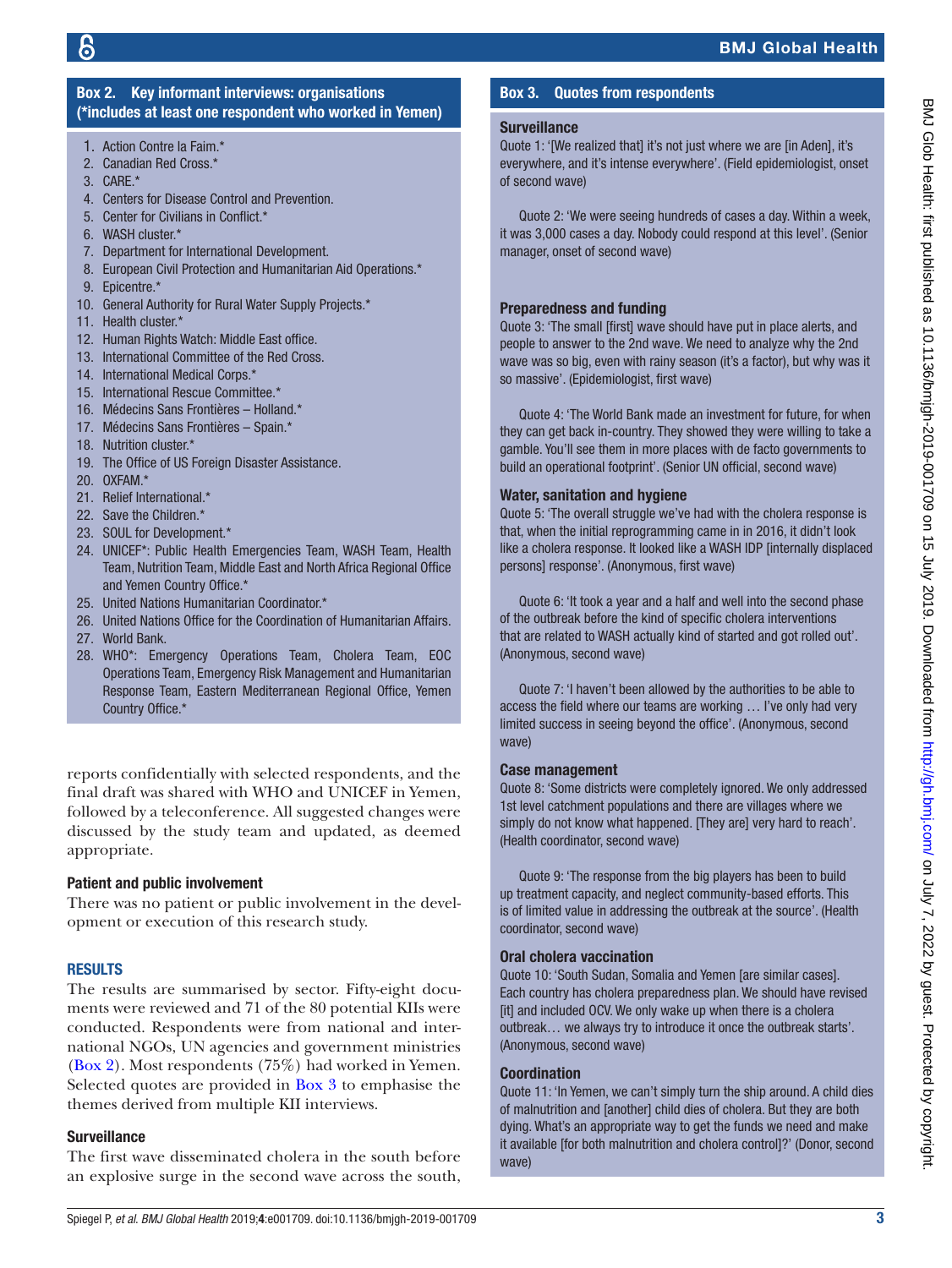centre and north.<sup>[7](#page-9-4)</sup> Lasting 7 months, the first wave peaked at 2000 suspected cases weekly in December 2016 and  $1663$  deaths in total.<sup>10</sup> The second wave included a rapidly increasing trend and expanding geography over 2 months, and a gradually decreasing trend over 8 months, with a massive peak of 50 832 weekly suspected cases in June 2017 and 2265 deaths in total [\(box](#page-2-1) 3, quotes  $1-2$ ).<sup>[7](#page-9-4)</sup> The increasing phase occurred at the onset of the rainy season and was potentially associated with a shift from household use of deep well water to contam-inated surface water.<sup>[7](#page-9-4)</sup> This phase typifies the characteristics of cholera transmission including a sharp ascent, synchronous bursts across Western Yemen, a large peak, high cumulative attack rates comparable with standards  $(0.1\% - 2\%$  in large-scale outbreaks), a small proportion of children under 5 years (18.3%), a large proportion of severe cases (30.6%) and a high CFR ( $>1\%$  at the start, decreasing to  $\langle 1\% \rangle$  with treatment scale-up).<sup>13</sup> In contrast, the first wave and the decreasing phase of the second wave demonstrate long tails, a large proportion of children under 5 years ( $\geq 30\%$ ) and a low proportion of severe cases.[7](#page-9-4) This suggests the over-reporting of endemic diarrhoea of other origin and the underestimation of the CFR.

Over-reporting appeared substantial, even considering the high sensitivity of the globally accepted suspected cholera case definition.<sup>14</sup> There were several driving factors. The disruption in health systems meant that non-cholera patients routinely presented to diarrhoea treatment centres (DTCs) for care. Persisting into the second wave, standard methods for case ascertainment and reporting were not well reinforced in some DTCs.<sup>[15](#page-9-12)</sup> Health workers were also unpaid since 2016, giving rise to rumours that reduced reporting would lead to the cessation of DTCs and their incentive payments.<sup>16</sup>

Additionally, the national surveillance system for the early warning of outbreaks had existed since 2013 but was not optimised for the management of a large epidemic. The electronic Disease Early Warning System (eDEWS) included a 400-site sentinel network that used mobile phones to report on 31 conditions.<sup>17</sup> <sup>18</sup> To respond to cholera in the first wave, eDEWS rapidly expanded to 1982 sites nationally.<sup>[18](#page-9-15)</sup> However, the structure could not support data management needs of the rising cholera caseload. Line-lists from DTCs were instead emailed daily to the Ministry of Public Health and Population (MoPHP), incurring delays in processing and sharing with partners. During the second wave peak, as thousands of cases were reported daily, another system (EWARS-in-a-Box) was scaled to improve data management and reporting. It could not however quickly address the mass training and supervision required to improve poor adherence to the suspected case definition. Laboratory culture relied on only two central laboratories in Sana'a and Hodeidah, and this low capacity could not reliably monitor geographical shifts in cholera. Protocols for rapid diagnostic testing (RDT) of every 10th suspected case in DTCs were set, but RDTs were not widely available.<sup>[19](#page-9-16)</sup>

Epidemiological investigations of hotspots, transmission and high-risk groups were not routinely undertaken, and there was no community surveillance to detect cases and deaths outside of DTCs. With limitations in data quality and availability, detailed interpretation of surveillance and laboratory data was absent from cholera response plans.

# Preparedness and funding

Yemen's health services were primarily organised through the UN's Humanitarian Response Plan. Two small cholera outbreaks and a large outbreak of 30 000 suspected cases were reported between  $2009$  and  $2011.^{20}$  The WHO's Regional Office established a regional framework for cholera control in  $2014$ <sup>[21](#page-9-18)</sup> By 2015, Yemen's water and sanitation infrastructure was degraded, and 50% of the population required WASH assistance. $^{22}$  $^{22}$  $^{22}$  Despite these risk factors, Yemen did not have a cholera preparedness and response plan in place prior to the 2016 outbreak.

On detection of cholera in Sana'a in September 2016, the health and WASH clusters and the MoPHP rapidly developed the first wave's cholera preparedness and response plan that same week. The plan emphasised preventative WASH approaches and case management in governorates where cholera had been confirmed or was likely to emerge, instead of geographically targeted approaches to interrupt transmission. $^{23}$  It did not include key standard components, including analysis of hotspots, scenarios for OCV use, community surveillance, infection prevention and control and improvement of laboratory capacity. The lack of detailed planning meant that the initial response prioritised logistical issues such as the procurement of rehydration supplies and reinforcement of existing WASH strategies over a multisector and cholera-specific strategy. A response-wide after-action review of the first wave was not conducted despite the risk of resurgence (box 3, quote 3). Following the emergence of a second wave, the response plans were updated to include targeted approaches in 286 (of 331) districts and prevention in 47 districts.<sup>19</sup> However, the plan was issued late after the second wave peak.

WHO and the Health Pooled Fund provided major funding during the first wave. Following an appeal during the second wave where only 47 million of 250 million requested was received, there was an initial shortfall, which required the diversion of food security and malnutrition funding to address cholera. $^{24}$  The World Bank began to disburse funding (of 483 million total) early in the second wave through a recommitment of International Development Association grants that were previously cancelled due to the crisis. This allowed for the preservation of primary health and nutrition services, with sufficient flexibility to use funds for cholera control (box 3, quote 4). Respondents did not cite funding across the entire cholera response as a major challenge. This compares with annual appeals that are historically underfunded; for example, in 2016, only 47% of the Humanitarian Response Plan was funded.<sup>25</sup> 26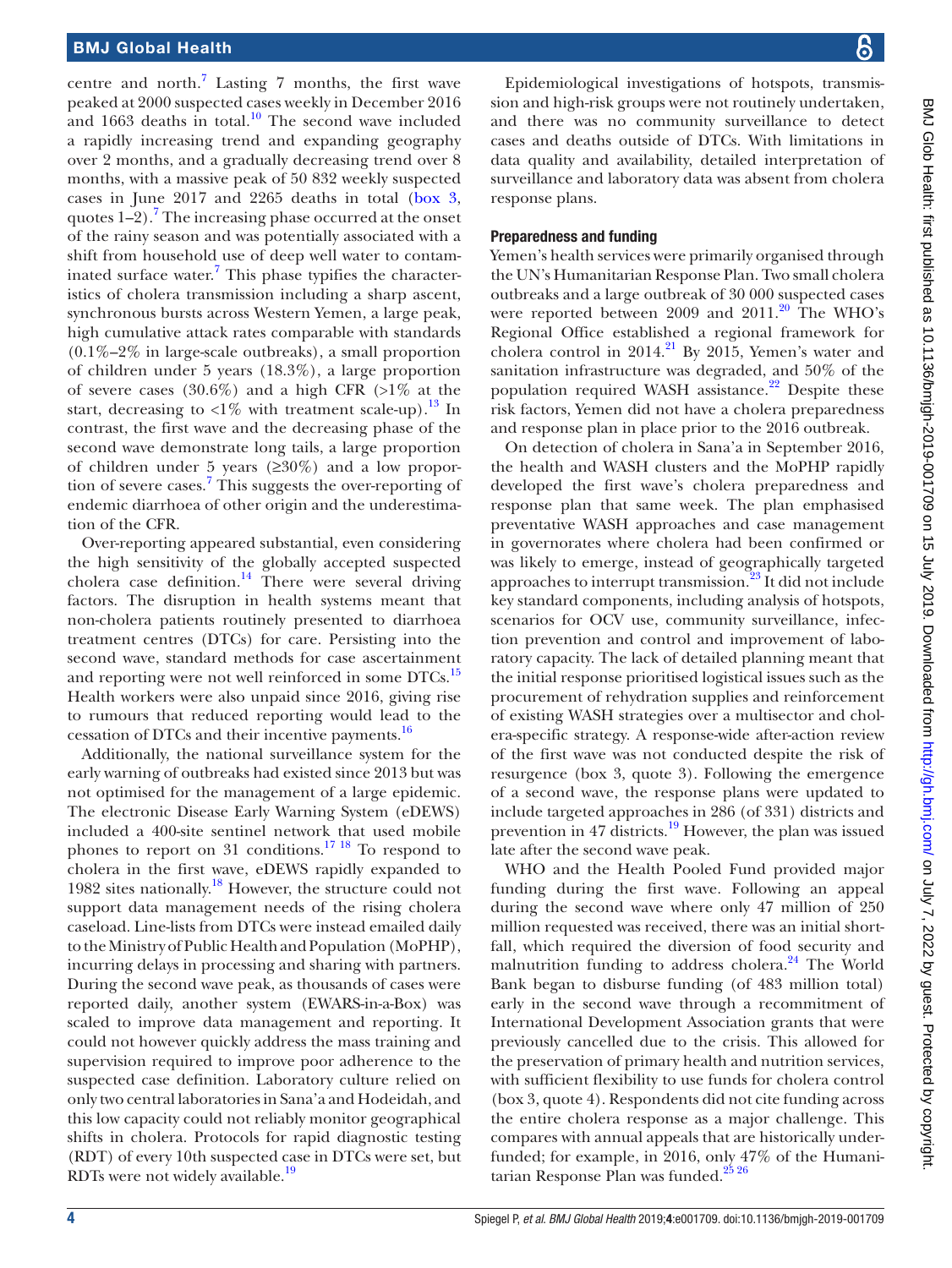#### Water, sanitation and hygiene

Yemen is extremely water scarce, placing nearly the entire population vulnerable to the economic and physical impacts of water scarcity and health impacts of water-washed and water-borne diseases. When the first wave occurred, NGOs maintained non-specific WASH activities to improve water supply, sanitation, hygiene and solid waste management with few cholera-specific WASH activities (eg, disinfection of water and surfaces in patient homes and DTCs). However, these programmes remained community based and small scale, relative to the expanding epidemic. The 2016 cholera preparedness and response plan reinforced these blanket activities over interventions targeting cholera-affected households and communities (box 3, quote 5).

This approach continued during the second wave wherein the WASH cluster found that most beneficiaries were reached through support to urban areas including the rehabilitation of water infrastructure and maintenance of sewage treatment plants.<sup>27</sup> Insecurity impacted the capacity of NGOs to carry out targeted programming. By the second wave, UNICEF, as the provider of last resort and the WASH cluster lead, took a major role in implementation. Due to the humanitarian roster system, it was not until the second wave peak that UNICEF and WHO were able to send cholera specialists to develop a cholera-specific WASH strategy. This new strategy focused on chlorination at all points in the water chain to reduce transmission in hotspots and scale-up of rapid response teams (RRTs) at the district level to target cholera-affected households and attempt to prevent intrahousehold and community transmission. Implemented through government staff, the RRT strategy achieved community access and scale but was implemented too late after the second wave peak to address containment (box 3, quote 6).

Insecurity restricted hygiene promotion activities (box 3, quote 7). UNICEF and WHO carried out a national household awareness campaign with 40 000 volunteers disseminating cholera awareness messages across 14 million households in all governorates during the second wave peak. While lauded by respondents, they expressed the need for earlier implementation during the increasing phase of the second wave.

Monitoring of the WASH strategy using free residual chlorine (FRC) as the primary outcome indicator was recommended by the WASH cluster. While 16 of the 25 WASH cluster partners reported routinely implementing postdistribution monitoring and FRC testing, FRC data were not easily accessible to inform programming.<sup>[27](#page-9-23)</sup>

#### Case management

The treatment network of DTCs and oral rehydration corners (ORCs) was insufficiently decentralised throughout the epidemic to ensure adequate access for a large proportion of the population living in hardto-reach, mountainous and insecure areas. The 2016 cholera preparedness and response plan focused on establishing DTCs in or near existing health facilities and

schools instead of placement driven by epidemiological need in less accessible areas (box 3, quote  $8$ ).<sup>23</sup> Decision making was driven by the humanitarian need to integrate all health services in a single complex due to the lack of clinicians and functioning health facilities, rather than the isolation of cholera patients to prevent secondary transmission. Health facilities and schools were not ideal as DTCs as they displaced services and disrupted infection control. It is unclear how non-cholera patients who presented to DTCs were accommodated, given the lack of practical referral options. NGO partners interviewed had few or no health staff directly supervising ORC/DTCs, so monitoring the quality of case management could not be done systematically.

Particularly in rural contexts with poor access to care, ORCs should be the first point of care for patients to provide prompt access to care for the 80% who require only rehydration.[13](#page-9-10) However, ORCs were only established during the second wave. Their placement did not address the epidemiological picture and volume for widespread access in communities. Neither Yemen's networks of community health workers nor Red Crescent volunteers were mobilised to staff ORCs in remote areas. Only 32.4% of suspect cholera cases in Yemen visited a DTC on the same day of symptom onset, while for 10.2% of patients it took two or more days to access care.<sup>[7](#page-9-4)</sup> This meant that patients were not able to routinely access an ORC within 1 hour of walking, which is a GTFCC standard. $^{28}$ The health response was cited as 'unable to address the outbreak at the source (the community)' (box 3, quote 9).

In large epidemics, high-risk groups including pregnant women and children with severe acute malnutrition (SAM) require case management protocols.<sup>29</sup> Protocols were either lacking or insufficiently practical, reflecting the lack of clarity from global bodies. Protocols for SAM were not published until after the start of the second wave, and none were available for pregnant women.

#### Oral cholera vaccination

The use of OCV was slowed by the lack of a cholera preparedness and response plan and hence less familiarity with OCV among the MoPHP and partners. This scenario is similar to other conflict-affected countries that lack experience in implementing OCV. $30$  The first wave response lacked a robust discussion about carrying out an epidemiological risk assessment for OCV, despite being raised by advisors (box 3, quote 10). This is notable given recent evidence demonstrating the added value of using OCV in crises where WASH improvements are slow to achieve.<sup>[31](#page-9-27)</sup>

WHO drove efforts to strategically use vaccination to interrupt spread early during the second wave. The risk assessment was challenging due to the lack of accurate data to guide vaccination strategies. Following this first risk assessment, the MoPHP requested nearly all of the 3.4 million doses from the global stockpile and the International Coordinating Group (ICG). Some partners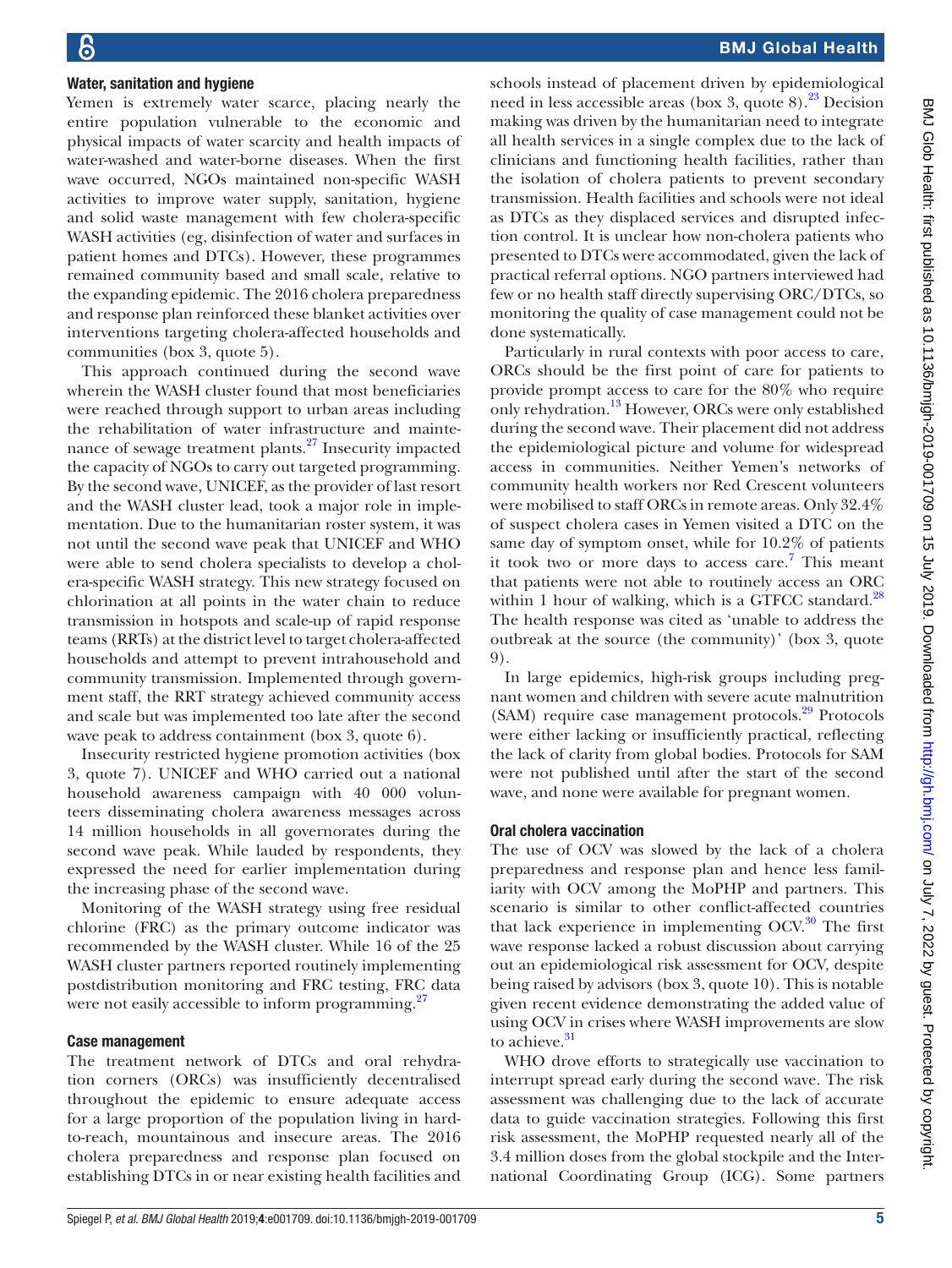and decision makers considered the plan too ambitious given Yemen's lack of OCV implementation experience and its reduced operational capacity. Eventually, the ICG approved the request, beginning with an initial tranche of 500 000 doses, though the MoPHP then cancelled this request.<sup>32</sup> Potential reasons for this stasis included political concerns about covering an adequate proportion of the population in government and opposition-controlled areas, the lack of rigorous data for targeting high-risk communities, the poor operational context and a lack of participation of partners in risk assessment.

Following a second risk assessment in January 2018, the focus shifted toward boosting prevention efforts for an anticipated surge of cholera during the rainy season (April–August 2018). Based on the risk assessment, the March 2018 cholera preparedness and response plan included a vaccination strategy, and the MoPHP made a successful request for 4.6 million doses for preventative use.<sup>19</sup> Yemen's campaign took advantage of innovations for delivering OCV in crises including using the far-reaching poliomyelitis infrastructure to deliver the vaccine across age groups and a single-dose strategy to enable short-term protection.<sup>[31](#page-9-27)</sup>

Some respondents considered that preparedness for the 2018 rainy season should have been the focus across all sectors and agencies, with OCV playing a major role within that discussion. Instead, discussions on OCV were prolonged, and key elements including prepositioning of supplies may have been delayed or insufficiently considered.

#### Coordination

Yemen's need for strong coordination remained paramount given the complexity of the cluster system managing both the humanitarian crisis and cholera epidemic and simultaneously addressing two warring government factions (box 3, quote 11). Three coordination systems operated with various success and limited complementarity. This included the: (1) health and WASH clusters, (2) cholera task force and (3) incident management system (IMS) and its emergency operations centres (EOCs). The cluster approach showed agility in developing the initial response by its leveraging of relationships with governments and through its understanding of the operational environment and the geographical distribution of partners. However, the dual workload of developing the response plan and managing the crisis was excessive. Experienced cholera specialists could not arrive until the height of the second wave due to the heavily restrictive humanitarian roster. Thus, technical advice for the cholera response was mainly delivered remotely.

WHO Yemen and the MoPHP implemented the IMS at the start of the second wave. This reflects WHO's recent efforts to integrate the government and other partners into a unified command structure, outside of WHO's internal structure. $33$  IMS aimed to 'adopt a more operational posture by reducing the number of meetings

and increasing the face-to-face working of the relevant stakeholders' as compared with the 'information sharing forum' of the cluster system. However, this mandate was not clear to many respondents.

While 22 EOCs affiliated with one health RRT per district was planned, only eight EOCs were operational by April 2018.<sup>[34](#page-9-30)</sup> Drivers included insecurity and the lack of understanding across agencies, technical assistance for field implementation outside the capitals and standard guidance on IMS integration with the cluster system. Notwithstanding, the national EOCs in Sana'a and Aden achieved unified information management and response expertise in a single structure. Another positive consequence of the EOCs was for directing health RRTs, similar to those used in Haiti. $35$  Implemented during the second wave, health RRTs decentralised functions to the community level, including investigation, early response and quality control. In parallel, WASH RRTs investigated and provided household-based response within the first 48 hours of detection when clusters of 5–20 suspected cases were detected.

# **Insecurity**

The progressive degradation and destruction of civilian infrastructure required the humanitarian system to rethink how best to address the epidemic in a protracted and unpredictable conflict. Major stressors included the closure of ports and airports, blockades of imported food, fuel, medications and medical supplies, and artillery fire and restriction of movement, which threatened the local delivery of aid.<sup>36</sup>

Saudi-led coalition airstrikes damaged civilian infrastructure including water desalination systems. This disrupted services, reduced water access to whole areas and potentially increased cholera transmission. The UN Office for the Coordination of Humanitarian Affairs (OCHA) provided a communication role with the Saudi-led coalition to avoid inadvertent strikes on the UN and its partners. Despite this, an airstrike hit a MSF-run DTC in Abs in June 2018.<sup>37</sup> Between April 2015 and December 2017, 74 instances of airstrikes on water-related infrastructure including desalination systems and bottling plants in Taiz, Hodaydah, Hayz and Al Mukha and 70 instances of targeting of health facilities were documented [\(figure](#page-6-0) 1).<sup>10</sup> The purposeful destruction of civilian water infrastructure is a violation of international agreements including the Geneva Conventions. These airstrikes continued throughout the epidemic, despite repeated calls from UNICEF, MSF and others for the protection of these sites. $37 \frac{38}{10}$  Infrastructure damage is difficult and costly to repair under a humanitarian mandate.

Some of this damage may have been inadvertent and associated with military activity near these sites. However, the pattern of repeated strikes on infrastructure suggests purposeful targeting. The destruction of infrastructure is generally permitted if such facilities are deemed of military necessity. Nevertheless, such attacks would need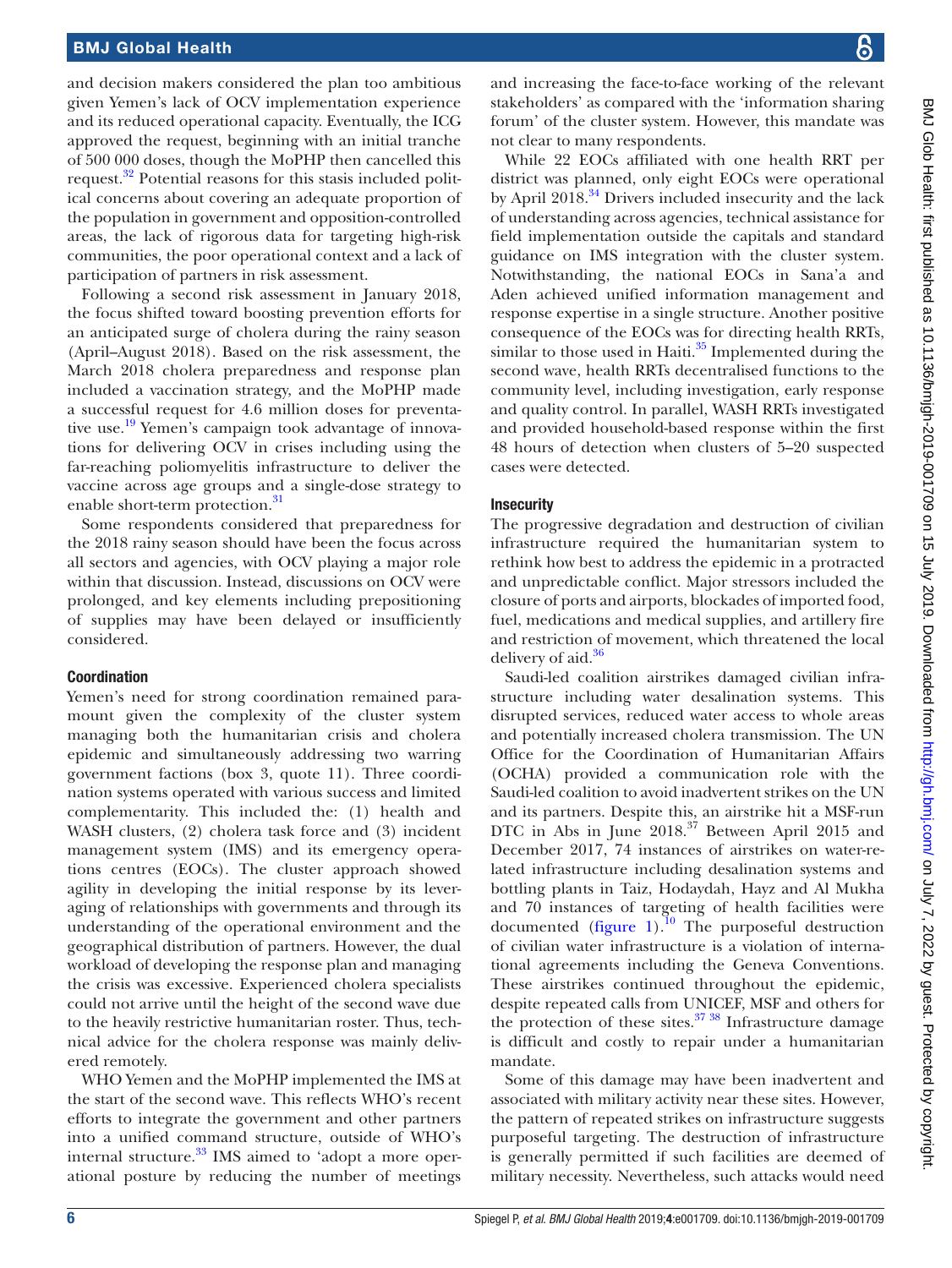



<span id="page-6-0"></span>Figure 1 Locations of airstrikes targeting water infrastructure, April 2015–December 2017.<sup>14</sup> Legend: 2015 (black), 2016 (blue), 2017 (yellow) and 2018 (red).

to meet accepted criteria of proportionality, a principle that demands that combatants do not inflict damage to non-combatants in excess of the military advantage associated with an attack. $39$  Yet, this principle has been criticised as vague and inherently unable to protect infrastructure that is of dual use. Proportionality considerations for dual use sites did not provide much protection in Yemen. The Saudi-led coalition's Joint Incidents Assessment Team conducted poststrike investigations, though these did not address what actions to take to improve civilian protection.<sup>40</sup>

# **DISCUSSION**

The response to large epidemics and the coordination of health services during crises are some of the most complex processes in public health. $3 \frac{41}{1}$  Given cholera epidemics in the region, water insecurity and the conflictdriven degradation of health and WASH systems, the emergence of cholera in Yemen was likely unavoidable. Our analysis suggests that the poor operating environment and the late adoption of cholera-specific control measures, however, restricted the scope for prevention of the larger epidemic. Persistent gaps included bottlenecks in surveillance and coordination and the lack of a geographically decentralised response. Key advances occurred late in the second wave, including the switch to a cholera-specific WASH strategy, expansion of the operational footprint using RRTs and adoption of preventative vaccination. Adequate funding from the World Bank underpinned the response in an environment where appeals for the larger crisis are historically underfunded. $25\frac{26}{10}$  These advances, and the reduction in the

population susceptible to infection, coincided with the epidemic receding.

Our findings are subject to limitations. The study presents self-reports from respondents who may have emphasised the effectiveness of their own organisations' activities to provide a socially desirable response. Nevertheless, there was considerable variation on numerous issues among respondents within and among different organisations. Due to the restricted humanitarian roster to enter Yemen, despite repeated attempts we were unable to visit to observe the operations in person. Our study focuses on the broad strategies employed by the response but not the strategies of individual NGOs that may differ. We interviewed a limited number of national actors, despite several attempts to speak with the MoPHP and national NGOs. To address these limitations, we conducted a high number of interviews to build up a critical understanding, we used qualitative and quantitative data to triangulate the findings and we conducted several rounds of validation with respondents from different organisations. From this analysis, we propose five lessons learnt about epidemic control in Yemen and other FCAS [\(table](#page-7-0) 1).

Armed conflict increases the likelihood of the emer-gence of epidemics.<sup>[4](#page-9-36)</sup> During the crisis in 2015 and 2016, the degradation of water and sanitation infrastructure had given rise to the proliferation of mosquitos and hence cycles of large-scale malaria and dengue outbreaks.<sup>[26 42](#page-9-37)</sup> Degraded WASH infrastructure has been cited as driving the cholera epidemic in Yemen in the dry and rainy seasons due to the reliance on unsafe water and contamination of available water, respectively.<sup>743</sup> While Yemen had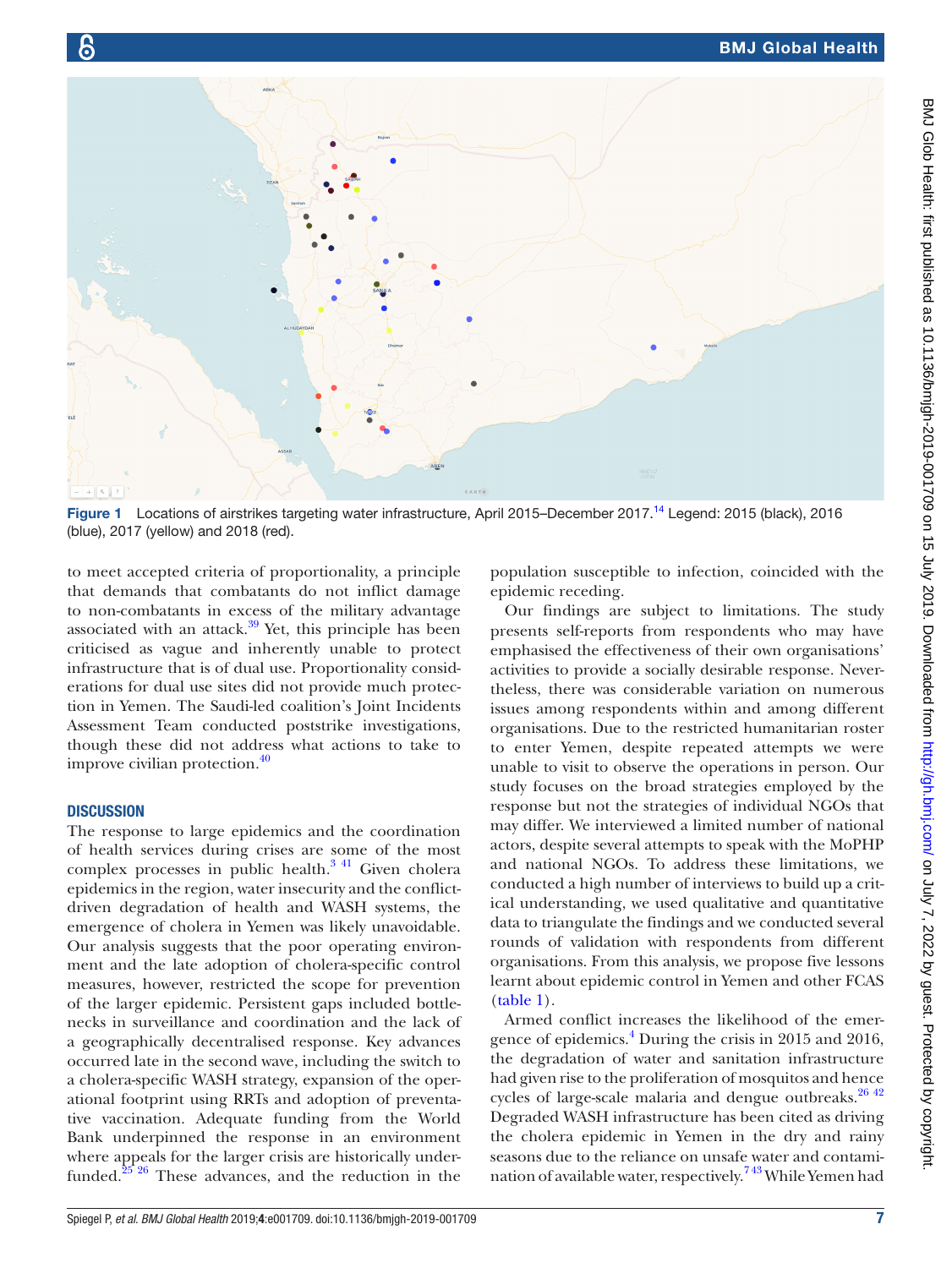<span id="page-7-0"></span>

| Challenges during the cholera epidemic in Yemen, their impacts, and opportunities for FCAS<br>Table 1                              |                                                                                                                                                                                                                                                                                                                                                                  |                                                                                                                                                                                                                                                                                                                                                                        |
|------------------------------------------------------------------------------------------------------------------------------------|------------------------------------------------------------------------------------------------------------------------------------------------------------------------------------------------------------------------------------------------------------------------------------------------------------------------------------------------------------------|------------------------------------------------------------------------------------------------------------------------------------------------------------------------------------------------------------------------------------------------------------------------------------------------------------------------------------------------------------------------|
| Sector and challenge                                                                                                               | <b>Impacts in Yemen</b>                                                                                                                                                                                                                                                                                                                                          | <b>Opportunities for FCAS</b>                                                                                                                                                                                                                                                                                                                                          |
| 1. Cholera preparedness and<br>planning was lacking.                                                                               | $\triangleright$ Scenarios and strategies for the<br>2016 cholera response plan were<br>under-developed and prevented a<br>comprehensive early response.<br>▶ OCV was not included in a<br>preparedness plan resulting in less<br>technical knowledge and differing<br>expectations among MoPHP and<br>partners and prolonged delays for use.                    | Develop multisector preparedness and<br>response plans for cholera.<br>Introduce OCV, and its use cases for<br>crises (eg, use of the polio vaccination<br>network amd single-dose strategies),<br>through preparedness planning.<br>Donors should prioritise and finance<br>preparedness planning in FCAS.                                                            |
| 2. Epidemic detection and monitoring ▶<br>could not be scaled.                                                                     | eDEWS was not primed for data<br>management, and the laboratory<br>network was not capacitated for<br>monitoring.<br>Efforts concentrated on improving data<br>management over surveillance.<br>Epidemiological and laboratory data to<br>guide response was lacking.                                                                                            | Ensure that surveillance systems have<br>effective early warning, alert, response<br>as well as robust data management<br>capacity.<br>Preparedness plans should evaluate<br>the capacity to expand laboratory<br>and specimen transport given the<br>degradation of infrastructure.                                                                                   |
| 3. WASH and health cholera-<br>specific strategies did not have a<br>decentralised, community-based and<br>intersectoral response. | The WASH strategy did not target<br>cholera-specific activities until late in<br>the second wave.<br>$\blacktriangleright$ The health strategy was centralised<br>to health facilities, and ORCs were<br>underused.<br>The intersectoral WASH-health<br>response to interrupt transmission was<br>lacking until the late implementation of<br>RRT <sub>s</sub> . | $\triangleright$ WASH and health strategies require<br>decentralisation and judicious targeting<br>of transmission in hotspots.<br>▶ Cholera specialists should be prioritised<br>for entry in country early on for risk<br>assessment and strategy development.<br>Technical bodies should provide<br>cholera outbreak trainings and adapted<br>guidelines for staff. |
| 4. Coordination systems operated<br>with limited success and<br>complementarity.                                                   | As cluster system was already<br>operating, the mandate for IMS was<br>unclear.<br>▶ Oversight of key areas for Yemen (eg,<br>cohesive third-party monitoring) were<br>missed.                                                                                                                                                                                   | ▶ WHO, UNICEF and the cluster system<br>should codevelop global guidance on<br>IMS/cluster integration for epidemics in<br>humanitarian crises.<br>In insecure areas, coordination<br>mechanisms should oversee a system<br>for third-party monitoring.                                                                                                                |
| 5. Protection of health facilities and<br>WASH infrastructure during conflict.                                                     | Infrastructure repeatedly attacked.<br>▶<br>Reduced protection of civilians and<br>partners.<br>▶ No specific UN agency was responsible<br>for recording and reporting attacks on<br><b>WASH</b> infrastructure.                                                                                                                                                 | A specific UN agency (likely UNICEF)<br>should be chosen and provide surveillance<br>of these attacks and stronger advocacy<br>to prevent direct harm (eg, killings) and<br>indirect harm (eg, damage to WASH<br>infrastructure) to civilians.                                                                                                                         |

FCAS, fragile and conflict-affected states; IMS, incident management system; MoPHP, Ministry of Public Health and Population; OCV, oral cholera vaccination; ORCs, oral rehydration corners; RRT, rapid response team; WASH, water, sanitation and hygiene; eDEWS, electronic Disease Early Warning System.

not experienced a cholera outbreak since 2011, a genetic lineage with the 2015–2016 outbreaks in East Africa demonstrates the persistent risk of regional dissemination.<sup>44</sup> Yemen's 2016 Humanitarian Response Plan, the main planning instrument for system-wide response, did not mention cholera; this suggests that cholera was not considered a key risk despite large epidemics in Somalia and Iraq in  $2015$ .<sup>2245</sup> FCAS at risk of cholera should prioritise multisector preparedness planning, such as the plans used in Iraq in 2002 to anticipate the Gulf War, annual plans in South Sudan and Unicef's Regional Cholera Platform in Africa. $46 \frac{47}{7}$  The process can uncover gaps and promote a cohesive understanding of the response

strategy among partners. OCV provides an example where the absence of planning and delays in consensus were not unique to Yemen and have affected other FCAS that did not integrate OCV into their cholera plans (eg, Haiti, Somalia and South Sudan).<sup>[30](#page-9-26)</sup> Plans should focus on the human resource, logistical and financial limitations posed by the conflict. They should include an epidemiological risk assessment, a focus on operational gaps, defined roles for ministries and partners and the integration of epidemiological scenarios for the pre-emptive use of OCV for high-risk areas while outbreaks are relatively small. This finding concurs with that of a South Sudanese study that demonstrated that proactive planning for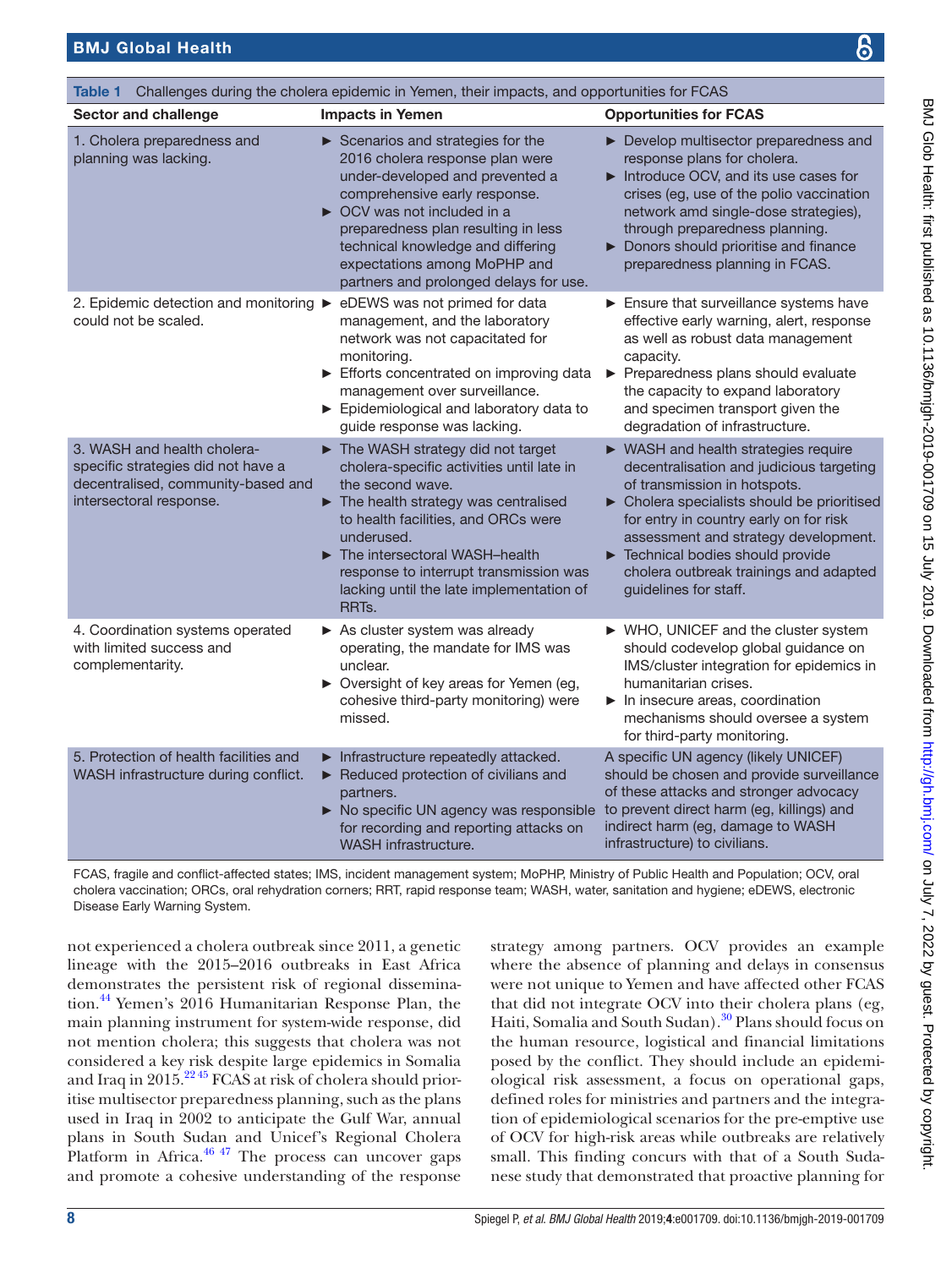the preventative use of OCV during the humanitarian crisis was necessary for the procurement of vaccine and implementation before the declaration of the outbreak in South Sudan in  $2014$ .<sup>3048</sup> Similarly, cholera specialists called for early steps to obtain the vaccine in Yemen, justified by the risk of uncontrolled transmission.<sup>49</sup>

In FCAS, the decentralisation of epidemic response to inaccessible areas should be anticipated. By 2016, most of Yemen's population was in need of humanitarian aid (80%), WASH (77%) and health services (57%), and large parts of the country were insecure or difficult to access.<sup>[22](#page-9-19)</sup> Therefore, an early priority should have included decentralising the treatment network (by placing ORCs and smaller treatment units in communities to increase access to care and to reduce mortality) and WASH (through rapid response to interrupt transmission before an outbreak enlarges). Decentralisation of interventions to insecure areas remains extremely challenging, both practically and ethically, and requires partnership models that balance community linkages of national NGOs with a level of risk transfer that is acceptable to them, community health workers and Red Cross Societies.<sup>[50 51](#page-10-1)</sup> This should be accompanied by a commitment to risk assessment and capacity building for responders through remote monitoring and training.

Yemen's response to the large-scale cholera epidemic in a widespread active conflict and extremely food and water insecure environment challenges the tools of global health security. The Inter-Agency Standing Committee procedures to designate a large-scale epidemic as an L3 emergency could have triggered an intersectoral coordination structure for the whole humanitarian system. $52$ WHO had implemented its Emergency Response Framework but made its IMS a cross-agency endeavour to provide a more direct approach for epidemic response in the middle of the second wave on top of the cluster system's more collaborative approach. $33$  The placement of the IMS outside of WHO's internal ERF structure was confusing to non-WHO agencies and the lack of efforts to harmonise the coordination systems hampered trust among agencies and affected the response. As large epidemics in humanitarian crises will continue, as is occurring now with the ongoing Ebola outbreak in the DRC, WHO should focus on developing operating procedures for the implementation of IMS and the clusters in an open process that includes Unicef, OCHA, other UN and humanitarian agencies and the cluster system. Finally, given the existing requirement to report attacks against heath workers and health facilities to the UN General Assembly by WHO, a similar mechanism should be implemented for attacks on public infrastructure including water systems.[53](#page-10-3) A specific UN agency, we would suggest UNICEF, given their recent focus on threats to water and sanitation in crises, should advocate strongly against such attacks on public infrastructure by warring parties, justified in part by a public health and protection mandate to prevent epidemics.<sup>[54](#page-10-4)</sup>

Yemen's experience highlights four neglected areas of research. First, protocols are needed for improving the specificity of RDTs under field conditions and their systematic use for monitoring epidemics where laboratory capacity is low.[55](#page-10-5) Second, evidence for the optimal timing and effectiveness of the RRT model, for the effectiveness of the individual health and WASH interventions in the rapid reduction of secondary transmission and the composition of an integrated package of health and WASH interventions are needed.<sup>3556-58</sup> Third, protocols for case management among pregnant women and severely malnourished children are urgent priorities to avoid excess mortality.<sup>29</sup> Fourth, guidance for the decentralisation of the response with remote monitoring of epidemics in FCAS according to different contexts are lacking.

# **CONCLUSION**

The challenges in delivering health services in Yemen, Syria, South Sudan and other L3 emergencies are staggering. Our study raises a broader concern over the chaos that this massive epidemic placed on a humanitarian system actively managing extreme food insecurity, displacement, drought and civil war. At the time of writing (April 2019), MSF has reported a surge in suspected cholera cases from January to March 2019 in Western Yemen resulting in nearly 109 000 suspected cases (2000 suspected cases weekly), including 190 deaths.<sup>59</sup> However, there is room for some limited optimism in Yemen and future situations where protracted conflict gravely impacts civilians. WHO, UNICEF and its partners have reported intensive work to optimise the latest response based on review of response efforts and impacts.<sup>60</sup> The World Bank's funding of the response has also opened a new door to disease control in FCAS.

Nevertheless, it is clear in a world where conflicts are prolonged and disagreements among permanent members of the UN Security Council do not allow for their resolution, large-scale epidemics will likely become more common and more severe. We urge governments, the UN and the humanitarian system to learn from these and other efforts in order to be better prepared to rapidly control future epidemics in conflict-affected countries.

#### Author affiliations

<sup>1</sup>Department of International Health, Johns Hopkins Bloomberg School of Public Health, Baltimore, Maryland, USA

<sup>2</sup> Center for Humanitarian Health, Johns Hopkins Bloomberg School of Public Health, Baltimore, Maryland, USA

<sup>3</sup>Department of Infectious Disease Epidemiology, London School of Hygiene & Tropical Medicine, London, UK

4 Department of Pediatrics, Stanford University School of Medicine, Stanford University, Stanford, California, USA

<sup>5</sup> Freeman Spogli Institute for International Studies, Stanford University, Stanford, California, USA

<sup>6</sup>Department of Civil and Environmental Engineering, Tufts University, Medford, Massachusetts, USA

Present affiliations The present affiliation of Nora Hellman is: Emergency Health Unit, Save the Children UK, London, United Kingdom.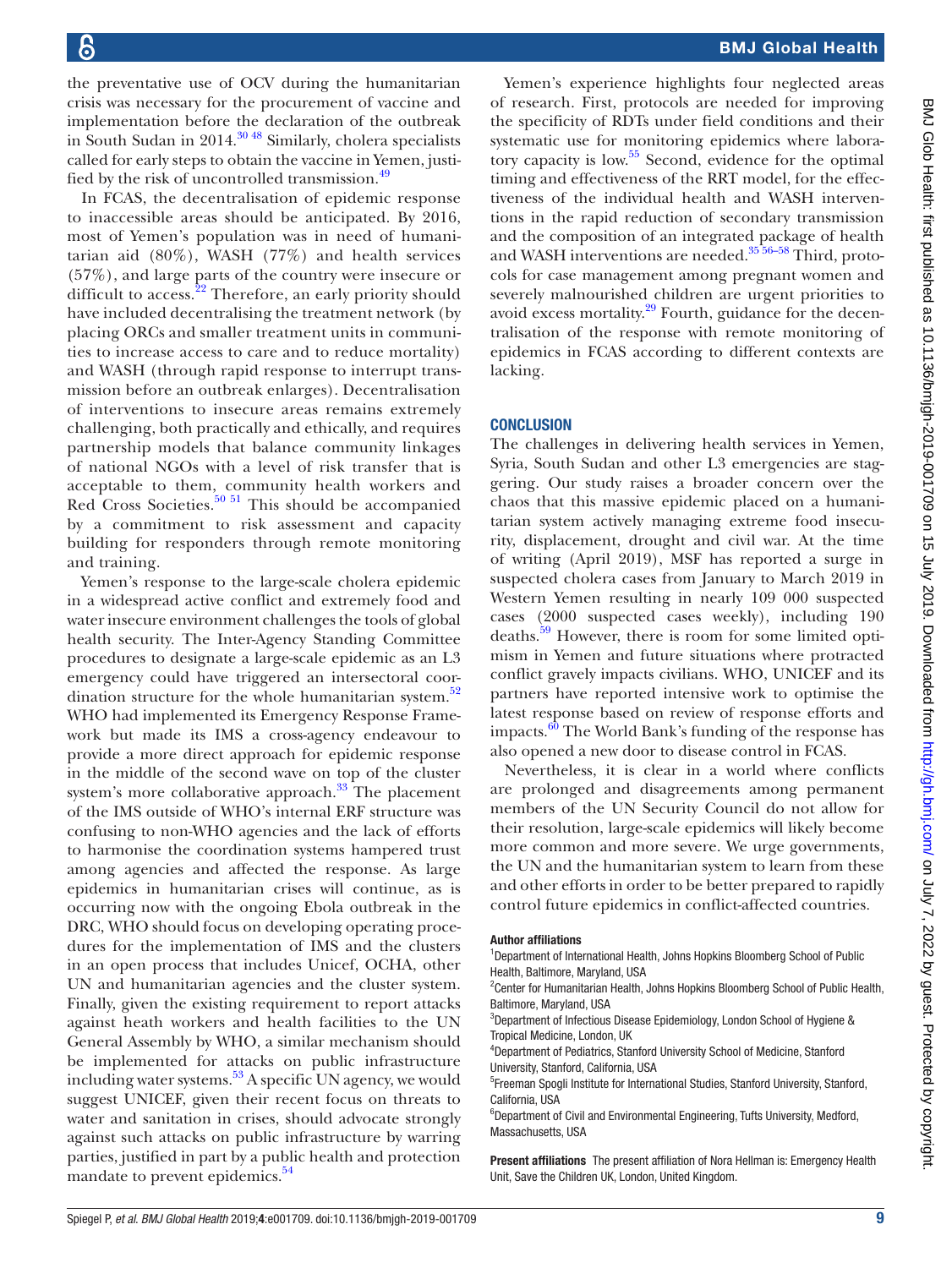BMJ Glob Health: first published as 10.1136/bmjgh-2019-001709 on 15 July 2019. Downloaded from http://gh.bmj.com/ on July 7, 2022 by guest. Protected by copyright BMJ Glob Health: first published as 10.1136/bmjgh-2019-001709 on 15 July 2019. Downloaded from buhlip://gh.bmj.com/ on July 7, 2022 by guest. Protected by copyright

Acknowledgements We wish to thank all of the respondents who shared with us their critical insights into the challenges they faced during the cholera response in Yemen. We would like to thank Annie Shiel of Stanford University for producing the map of airstrikes and David Sack of Johns Hopkins Bloomberg School of Public Health for technical advice.

Contributors PS, RR and DL designed the study and took the lead in the interpretation of the results and the drafting of the manuscript. NH, MN, MV and PHW provided substantial contributions to the data collection and interpretation and the drafting the manuscript. All authors made significant content contributions to the final draft of the report and critically reviewed and approved the final version.

Funding The Office of U.S. Foreign Disaster Assistance (OFDA) provided funding to the Johns Hopkins Center for Humanitarian Health for an unsolicited proposal for a case study of the response (supported non-financially by the Department for International Development (DFID) and the Directorate-General for European Civil Protection and Humanitarian Aid Operations (ECHO). All authors had full access to all the data in the study and had the final responsibility for the decision to submit for publication.

Disclaimer The funder had no role in study design, data analysis, data interpretation or writing of the report.

Competing interests RR and DL declare personal fees from the Johns Hopkins Bloomberg School of Public Health for conducting the study.

Patient consent for publication Not required.

Ethics approval The study protocol was determined by Johns Hopkins Bloomberg School of Public Health not to be human subjects research and was exempted from review.

Provenance and peer review Not commissioned; externally peer reviewed.

Data availability statement No data are available.

Open access This is an open access article distributed in accordance with the Creative Commons Attribution Non Commercial (CC BY-NC 4.0) license, which permits others to distribute, remix, adapt, build upon this work non-commercially, and license their derivative works on different terms, provided the original work is properly cited, appropriate credit is given, any changes made indicated, and the use is non-commercial. See: [http://creativecommons.org/licenses/by-nc/4.0/.](http://creativecommons.org/licenses/by-nc/4.0/)

# **REFERENCES**

- <span id="page-9-0"></span>1. Global Task Force on Cholera Control. *Ending cholera. A global roadmap to 2030*. Geneva, Switzerland: WHO, 2017.
- <span id="page-9-1"></span>2. WHO. Cholera, 2017. *Wkly Epidemiol Rec* 2018;38:489–500.
- <span id="page-9-2"></span>3. Spiegel PB, Checchi F, Colombo S, *et al*. Health-care needs of people affected by conflict: future trends and changing frameworks. *[Lancet](http://dx.doi.org/10.1016/S0140-6736(09)61873-0)* 2010;375:341–5.
- <span id="page-9-36"></span>4. Gayer M, Legros D, Formenty P, *et al*. Conflict and emerging infectious diseases. *[Emerg Infect Dis](http://dx.doi.org/10.3201/eid1311.061093)* 2007;13:1625–31.
- <span id="page-9-3"></span>5. UNOCHA. Revised Yemen Humanitarian response plan; 2017. [https://reliefweb.int/sites/reliefweb.int/files/resources/YHRP\\_2016\\_](https://reliefweb.int/sites/reliefweb.int/files/resources/YHRP_2016_Revision_FINAL_30%20August%202016.pdf) [Revision\\_FINAL\\_30%20August%202016.pdf](https://reliefweb.int/sites/reliefweb.int/files/resources/YHRP_2016_Revision_FINAL_30%20August%202016.pdf)
- 6. WHO EMRO. *Health services decline as conflict in Yemen continues Sana*. Yemen: WHO EMRO, 2017.
- <span id="page-9-4"></span>7. Camacho A, Bouhenia M, Alyusfi R, *et al*. Cholera epidemic in Yemen, 2016-18: an analysis of surveillance data. *[Lancet Glob](http://dx.doi.org/10.1016/S2214-109X(18)30230-4)  [Health](http://dx.doi.org/10.1016/S2214-109X(18)30230-4)* 2018;6:e680–90.
- <span id="page-9-5"></span>8. Yin RK. *Case study research: design and methods*. SAGE, 1984.
- <span id="page-9-6"></span>9. World Bank. Harmonized list of fragile situations FY 18, 2018. Available: [http://pubdocs.worldbank.org/en/189701503418416651/](http://pubdocs.worldbank.org/en/189701503418416651/FY18FCSLIST-Final-July-2017.pdf) [FY18FCSLIST-Final-July-2017.pdf](http://pubdocs.worldbank.org/en/189701503418416651/FY18FCSLIST-Final-July-2017.pdf)
- <span id="page-9-7"></span>10. Yemen Data Project. Yemen data project, 2018. Available: [http://](http://yemendataproject.org/) [yemendataproject.org/](http://yemendataproject.org/) [Accessed 20 Aug 2018].
- <span id="page-9-8"></span>11. Varvasovszky Z, Brugha R. A stakeholder analysis. *[Health Policy](http://dx.doi.org/10.1093/heapol/15.3.338)  [Plan](http://dx.doi.org/10.1093/heapol/15.3.338)* 2000;15:338–45.
- <span id="page-9-9"></span>12. Bradley EH, Curry LA, Devers KJ. Qualitative data analysis for health services research: developing taxonomy, themes, and theory. *[Health](http://dx.doi.org/10.1111/j.1475-6773.2006.00684.x)  [Serv Res](http://dx.doi.org/10.1111/j.1475-6773.2006.00684.x)* 2007;42:1758–72.
- <span id="page-9-10"></span>13. Médecins Sans Frontières. *Cholera Guidelines*. 2nd ed. Paris, France: MSF, 2004.
- <span id="page-9-11"></span>14. Global Task Force on Cholera Control (Surveillance Working Group). *Interim guidance document on cholera surveillance*. Geneva, Switzerland: WHO, 2017.
- <span id="page-9-12"></span>15. WHO. *Yemen cholera response: field visits to Ibb and Hudaydah summary of immediate action points and recommendations Sana*. Yemen: WHO, 2017.
- <span id="page-9-13"></span>16. Dickinson E. *Banking conflict exacerbates Yemen's cholera and famine*. Devex, 2017.
- <span id="page-9-14"></span>17. Ahmed K, Dauod Altaf M, Dureab F. Electronic infectious disease surveillance system during humanitarian crises in Yemen. *[Online J](http://dx.doi.org/10.5210/ojphi.v6i1.5083)  [Public Health Inform](http://dx.doi.org/10.5210/ojphi.v6i1.5083)* 2014;6:e134.
- <span id="page-9-15"></span>18. WHO. *Electronic integrated disease early warning system launched in Yemen Sana*. Yemen: WHO, 2017.
- <span id="page-9-16"></span>19. Ministry of Public Health and Population. *Integrated cholera prevention and control strategic plan, Yemen*. Sana, Yemen: WHO, 2018.
- <span id="page-9-17"></span>20. WHO EMRO. *Weekly epidemiological monitor*. Cairo, Egypt: WHO, 2011.
- <span id="page-9-18"></span>21. WHO EMRO. *Consultative meeting on developing a strategic framework for cholera prevention and control in the Eastern Mediterranean region*, 2014.
- <span id="page-9-19"></span>22. UN OCHA. *Revised Yemen Humanitarian Response Plan, 2016*. Yemen New York, USA, 2016.
- <span id="page-9-20"></span>23. Ministry of Public Health and Population, Health Cluster, WASH Cluster. *Integrated response plan: Yemen cholera and acute watery diarrhoea outbreak*. Yemen: Sana, 2016.
- <span id="page-9-21"></span>24. Anon. Health catastrophe: the toll of cholera in Yemen. *[Lancet](http://dx.doi.org/10.1016/S2468-1253(17)30224-8)  [Gastroenterol Hepatol](http://dx.doi.org/10.1016/S2468-1253(17)30224-8)* 2017;2.
- <span id="page-9-22"></span>25. Ahmadzai TK, Maburutse Z, Miller L, *et al*. Protecting public health in Yemen. *[Lancet](http://dx.doi.org/10.1016/S0140-6736(16)32422-9)* 2016;388.
- <span id="page-9-37"></span>26. Anon. Health system in Yemen close to collapse. *[Bull World Health](http://dx.doi.org/10.2471/BLT.15.021015)  [Organ](http://dx.doi.org/10.2471/BLT.15.021015)* 2015;93:670–1.
- <span id="page-9-23"></span>27. Yemen WASH Cluster. *WASH Humanitarian Response Plan Quarter 4: January - December 2017*. Sana'a, Yemen: Yemen WASH Cluster, 2018.
- <span id="page-9-24"></span>28. Global Task Force on Cholera Control. *Technical note, organization of case management during a cholera outbreak*, 2017.
- <span id="page-9-25"></span>29. Ververs M, Narra R. Treating cholera in severely malnourished children in the Horn of Africa and Yemen. *[Lancet](http://dx.doi.org/10.1016/S0140-6736(17)32601-6)* 2017;390:1945–6.
- <span id="page-9-26"></span>30. Abubakar A, Azman AS, Rumunu J, *et al*. The first use of the global oral cholera vaccine emergency stockpile: lessons from South Sudan. *[PLoS Med](http://dx.doi.org/10.1371/journal.pmed.1001901)* 2015;12:e1001901.
- <span id="page-9-27"></span>31. WHO. Cholera vaccines: WHO position paper - August 2017. *Wkly Epidemiol Rec* 2017;25:477–98.
- <span id="page-9-28"></span>32. Slemrod, A.Almosawa, S.2017What's really stopping a cholera vaccination campaign in Yemen?The New Humanitarian (formerly IRIN News)
- <span id="page-9-29"></span>33. Brennan R, Holden R, Cox P, *et al*. Adapting the incident management system for response to health emergencies – early experience of WHO. *Wkly Epidemiol Rec* 2018;20:279–83.
- <span id="page-9-30"></span>34. WHO. *Emergency operations center situation report, Issue No. 30; diphtheria and cholera response*. Sana, Yemen: WHO, 2018.
- <span id="page-9-31"></span>35. Rebaudet S, Bulit G, Gaudart J, *et al*. The case-area targeted rapid response strategy to control cholera in Haiti: a four-year implementation study. *[PLoS Negl Trop Dis](http://dx.doi.org/10.1371/journal.pntd.0007263)* 2019;13:e0007263.
- <span id="page-9-32"></span>36. ACAPS. Crisis analysis of Yemen Geneva, Switzerland, 2018. Available: <https://www.acaps.org/country/yemen/crisis-analysis> [Accessed 8 August 2018].
- <span id="page-9-33"></span>37. Médecins Sans Frontières. Yemen: airstrike hits MSF cholera treatment center in Abs, 2018. Available: [https://www.doctorswitho](https://www.doctorswithoutborders.org/what-we-do/news-stories/story/yemen-airstrike-hits-msf-cholera-treatment-center-abs) [utborders.org/what-we-do/news-stories/story/yemen-airstrike-hits](https://www.doctorswithoutborders.org/what-we-do/news-stories/story/yemen-airstrike-hits-msf-cholera-treatment-center-abs)[msf-cholera-treatment-center-abs](https://www.doctorswithoutborders.org/what-we-do/news-stories/story/yemen-airstrike-hits-msf-cholera-treatment-center-abs) [Accessed 20 Aug 2018].
- 38. UNICEF. Access to water continues to be jeopardized for millions of children in war-torn Yemen Sana, Yemen: UNICEF, 2018. Available: [https://www.unicef.org/press-releases/access-water-continues-be](https://www.unicef.org/press-releases/access-water-continues-be-jeopardized-millions-children-war-torn-yemen)[jeopardized-millions-children-war-torn-yemen](https://www.unicef.org/press-releases/access-water-continues-be-jeopardized-millions-children-war-torn-yemen) [Accessed 24 July 2018].
- <span id="page-9-34"></span>39. Dill J. The definition of a legitimate target of attack: not more than a moral plea? *[Proc. annu. meet.- Am. Soc. Int. Law](http://dx.doi.org/10.1017/S0272503700034169)* 2009;103:229–32.
- <span id="page-9-35"></span>40. Watch HR, Report W. *Country summary: Yemen*. New York, NY, USA: Human Rights Watch, 2018.
- 41. Agua-Agum J, Allegranzi B, Ariyarajah A, *et al*. After Ebola in West Africa--Unpredictable Risks, Preventable Epidemics. *[N Engl J Med](http://dx.doi.org/10.1056/NEJMsr1513109)* 2016;375:587–96.
- 42. Burki T. Yemen's neglected health and humanitarian crisis. *[Lancet](http://dx.doi.org/10.1016/S0140-6736(16)00389-5)* 2016;387:734–5.
- 43. Dureab F, Shibib K, Ye Y, *et al*. Cholera epidemic in Yemen. *[Lancet](http://dx.doi.org/10.1016/S2214-109X(18)30393-0)  [Glob Health](http://dx.doi.org/10.1016/S2214-109X(18)30393-0)* 2018;6:e1283.
- <span id="page-9-38"></span>44. Weill F-X, Domman D, Njamkepo E, *et al*. Genomic insights into the 2016-2017 cholera epidemic in Yemen. *[Nature](http://dx.doi.org/10.1038/s41586-018-0818-3)* 2019;565:230–3.
- 45. Cholera. Cholera, 2015. *[Wkly Epidemiol Rec](http://www.ncbi.nlm.nih.gov/pubmed/27665620)* 2016;91:433–40.
- <span id="page-9-39"></span>46. Valenciano M, Coulombier D, Lopes Cardozo B, *et al*. Challenges for communicable disease surveillance and control in southern Iraq, April-June 2003. *[JAMA](http://dx.doi.org/10.1001/jama.290.5.654)* 2003;290:654–8.
- 47. Ministry of Health of the Republic of South Sudan, WHO. *South Sudan: cholera prevention and response plan*. Juba, South Sudan: Ministry of Health of the Republic of South Sudan, 2017.